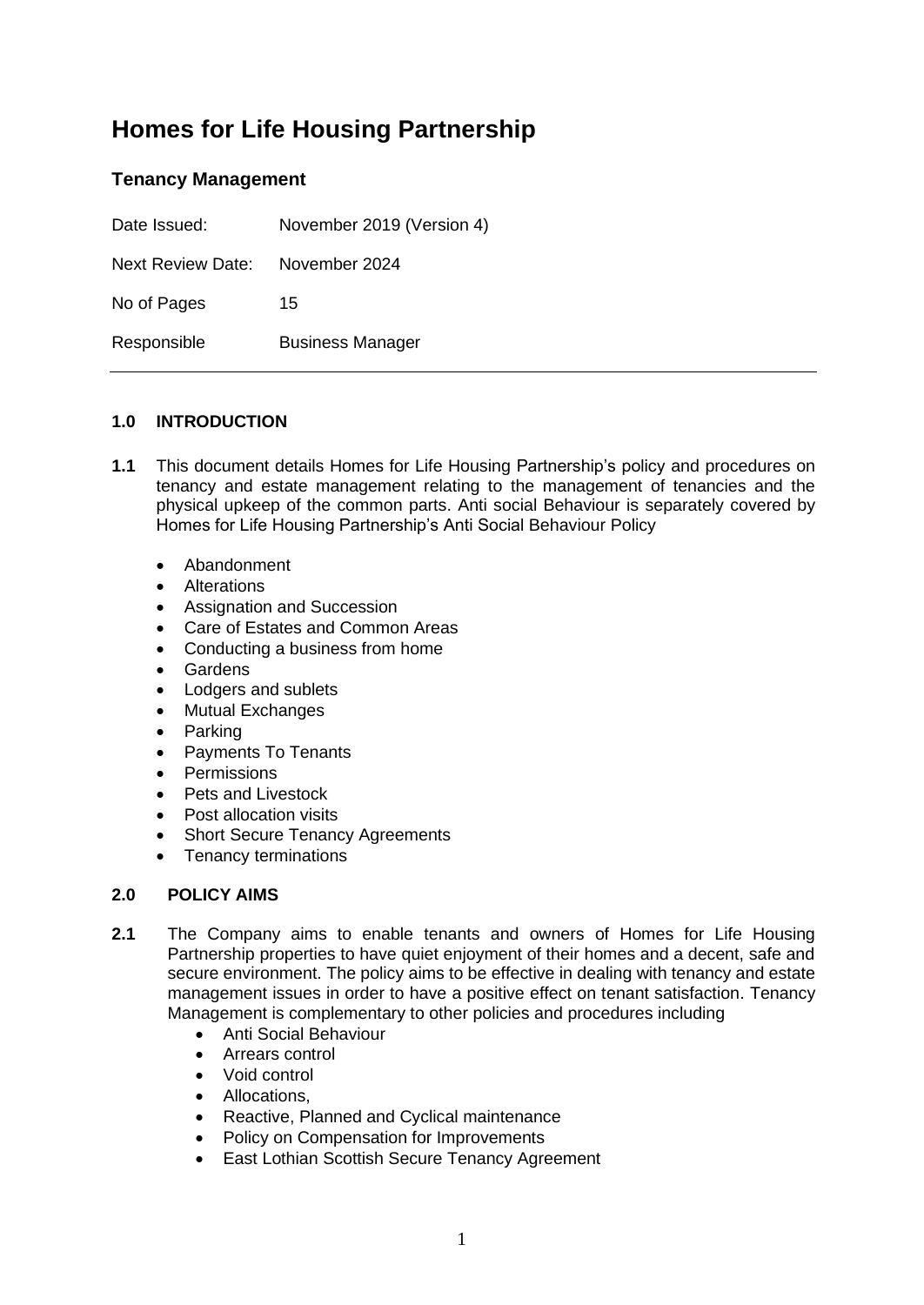#### **3.0 GENERAL PRINCIPLES**

#### **3.1 Conducting and Managing Tenancies**

- **3.2** Homes for Life Housing Partnership will take a preventative approach to all potential tenancy management problems by ensuring that tenants receiveclear information about their rights and obligations. All tenants will be given a copy of their Tenancy Agreement (incorporating the conditions of tenancy), a copy of our tenant handbook with regular supplementary guidance through the Company website. Newsletters and Briefing notes. On request and where appropriate, we will take practical steps, such as arranging interpreting and translation, information on tape, in larger print and in ethnic languages.
- **3.3** We will provide appropriate and accurate advice and assistance to tenants about any tenancy management matter, particularly where this could affect tenants' rights.

#### **Rights and Responsibilities**

- **3.4** As landlord, we have these core responsibilities:
	- to allow peaceful occupation
	- to keep the structure and exterior of properties in good repair
	- to maintain fittings and installations
	- to take care of common parts
	- to provide information about our housing management policies
- **3.5** All tenants will be provided with clear information about their rights and obligations as a tenant and Homes for Life Housing Partnership will take appropriate action to ensure tenants meet their tenancy obligations.
- **3.6.** Our tenants have the following key rights: to occupy
	- to remain an assured tenant
	- to take in lodgers and/or sublet
	- to make improvements and be compensated for them
	- to repair
	- to consultation
	- to information
	- to exchange tenancies
	- to succeed (to a tenancy)
- **3.7**. Our tenants have certain responsibilities that are set out in the Tenancy
	- Agreement currently in force, key of which are:
		- •to pay rent
		- to ensure anti-social behaviour, noise, nuisance or annoyance is not caused to others
		- to ensure harassment or discrimination is not committed
		- to keep shared areas clean and tidy

#### **Information**

**3.8**. We will ensure that tenants are aware of their rights and responsibilities and what they can expect from us as their landlord. We will provide information about these in a variety of ways to suit tenants' needs. All tenants will be given a copy of their Tenancy Agreement (incorporating the conditions of tenancy) and also a copy of our tenant handbook during the sign up process.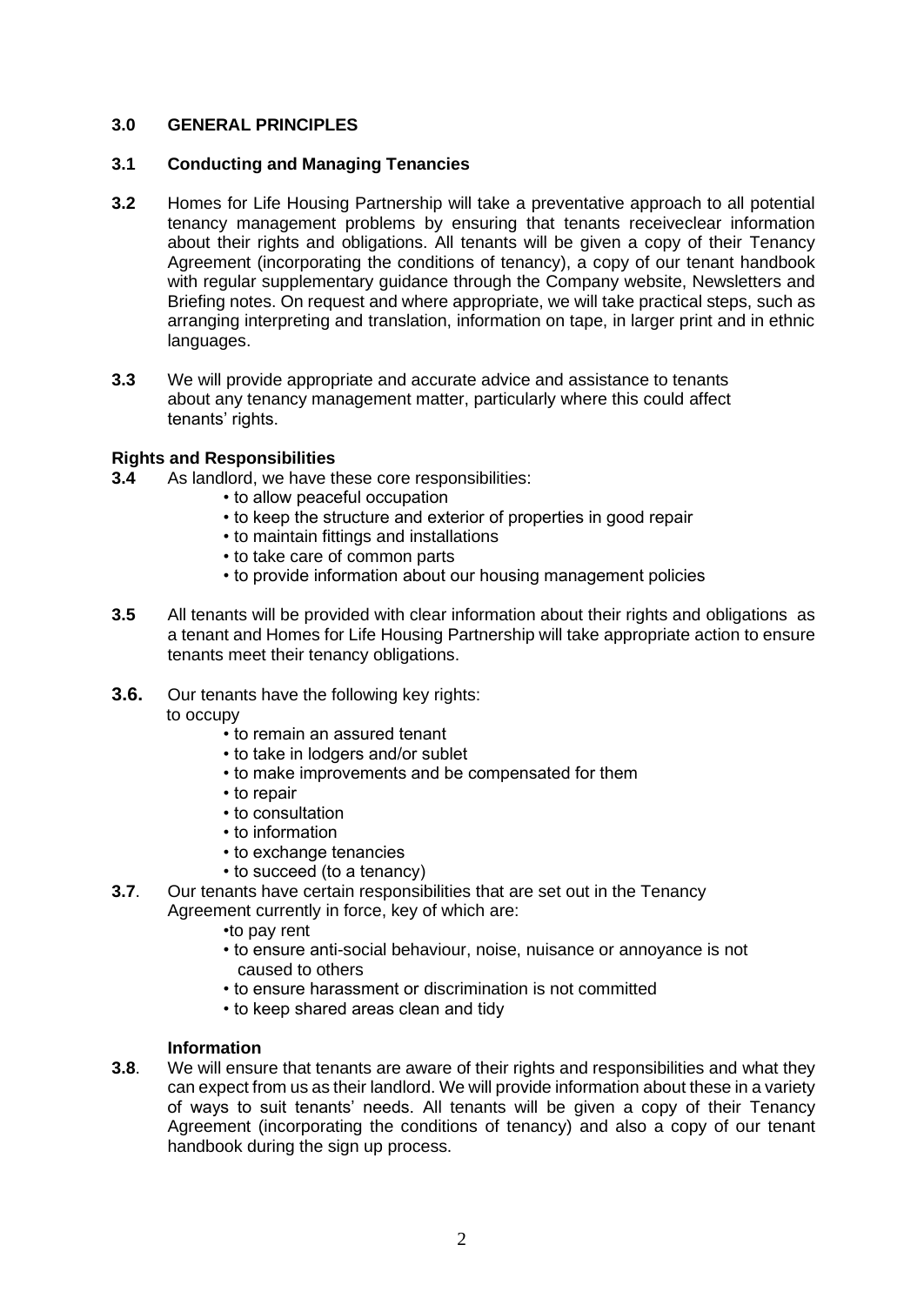#### **Complaints**

- **3.9** All tenants will be provided with information about what Homes for Life Housing Partnership is able to do in response to a complaint and about assistance available from other agencies. All tenants will be issued with a copy of Homes for Life's complaints procedure at the time of signing their tenancy.
- **3.10** Tenants who complain will be dealt with in a sympathetic and straightforward manner. Staff will not normally become involved in situations which are not serious or are not in direct breach of a condition in the Tenancy Agreement. Examples include domestic or family disputes, minor or occasional irritations such as one of incidents of playing loud music or occasional nuisance caused by children playing in the street. Tenants will normally be advised to seek resolution of any such problems by discussion with those allegedly causing the problem, where appropriate with the assistance of other agencies e.g Environmental Health, Mediation.

#### **Responding to Complaints of Nuisance behaviour**

- **3.11** In the early stage of any incidence of nuisance, the emphasis will be on resolving the problem by mediation and negotiation. Homes for Life Housing Partnership will not tolerate violence, intimidation, harassment or illegal activity, e.g. dealing in drugs, within its housing developments. It will respond firmly by working with other agencies, e.g. police, social work departments or victim support to address the problems and by taking the strongest action necessary within the Tenancy Agreement against tenants who are perpetrators of this type of nuisance.
- **3.12** In cases of persistent or serious breach of tenancy conditions, firm action will be taken against the tenant causing such a breach. This may result in legal action or repossession of the tenancy and eviction**.** This will include referral to the inter agency Anti-social Behaviour monitoring group and the policy and procedures for this are covered by our Anti Social Behaviour Policy

#### **Record Keeping**

**3.13** We will maintain good quality tenancy records and will comply with the requirements of data protection and access to information. Homes for Life has a separate policy relating to Data Protection.

#### **4.0 ABANDONED TENANCIES**

- **4.1** Homes for Life Housing Partnership requires a tenant to occupy the house as the tenant's principal home. If it is left unoccupied or is no longer the tenant's principal home, then the Company will consider that the assured tenancy has terminated and will enforce the Abandonment Procedure.
- 4.2 If, after investigation, Homes For Life has reasonable grounds for believing that the Tenant is not occupying the House as his/her home and that the tenancy has been abandoned, Homes For Life shall be entitled to serve a combined repossession/abandoned property notice on the Tenant giving them 4 weeks notice of our intention to repossess the property.
- 4.3 The Notice will
	- Intimate that Homes For Life believes the House to be unoccupied and that the Tenant does not intend to occupy it as his/her home.
	- Require the Tenant to inform Homes For Life in writing, within 28 days of the notice being served that he/she does intend to occupy the House as his/her home.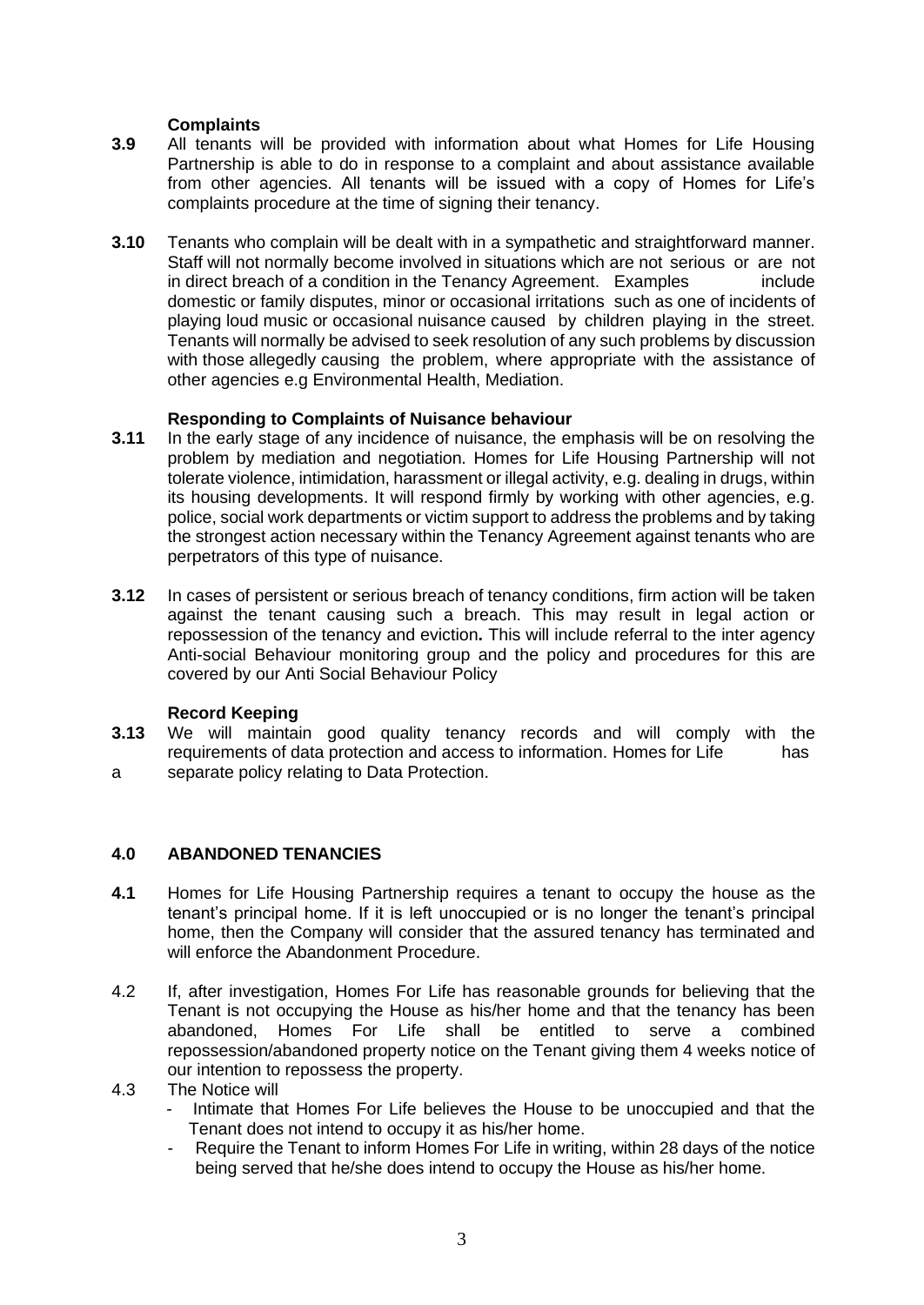- Inform the Tenant that if it appears to Homes For Life at the end of the period of 28 days since the notice was served that the Tenant does not intend to occupy the House as his/her home, Homes For Life will serve a further notice on the Tenant bringing the assured tenancy to an end immediately and the Tenant's right to occupy the House will be terminated immediately, without further proceedings being required.
- 4.4 The first of these notices combines two things: the first is a Section 18 notice that the house will be repossessed after 28 days, and meets the requirements of the Scottish Statutory Instrument No. 313 relating to property (belongings etc) found in abandoned houses. Advice from both the Scottish Executive and SFHA's legal advisers is that the first Section 18 notice can be served along with the notice relating to property/belongings. This means that if the tenant does not collect the belongings from the house (or from the Company if the house has been secured and the belongings stored) by the repossession date, the belongings can be disposed of on or after the repossession date unless their value exceeds the storage costs plus any arrears.
- 4.5 If during the period between service of the first and second Notices we have reason to believe that the property may be at risk of vandalism, we will enter the property for the purposes of ensuring that it is secure. This may include changing the locks.
- 4.6 In the event of Homes for Life being satisfied that the Tenant has abandoned the property Homes for Life shall be entitled to serve further Notice on the Tenant bringing the tenancy to an end immediately and the Tenant's right to occupy the House will be terminated immediately without further proceedings being required.
- 4.7 A notice under this section shall be served on a person by:
	- Delivering it to him/her
	- Leaving it at his/her proper address or
	- by sending it by recorded delivery post to him/her at that address

For these purposes the proper address should be the last known address

- 4.8 The details of any goods removed in accordance with this section will be recorded in writing and stored securely for a period of three months from the date of termination provided the value of the property is expected to cover the cost of storage, disposal and arrears owed, after which time the goods will be disposed of. The costs of storage will be recoverable from the former Tenant. In addition, any outstanding rent or any other sum due in terms of this Agreement will remain payable notwithstanding the termination of the Agreement.
- 4.9 In the event of the Tenant being aggrieved by the actions taken by Homes for Life to terminate the tenancy under this section of the Agreement, the Tenant may complain to Homes for Life within six months of the tenancy being ended and ask for a review of Homes for Life's decision and actions
- 4.10 If after investigation, the Tenant's complaint is upheld, Homes for Life shall offer suitable alternative accommodation to the Tenant.
- 4.11 For the purposes of this section, "complaint" shall mean a complaint relating to Homes for Life's action in terminating the tenancy and not relating to any action taken in respect of goods or furnishings. Where Homes for Life's actions in respect of goods or furnishings are the subject of complaint, this shall be dealt with in accordance with Homes for Life Housing Partnership's standard complaint's procedure.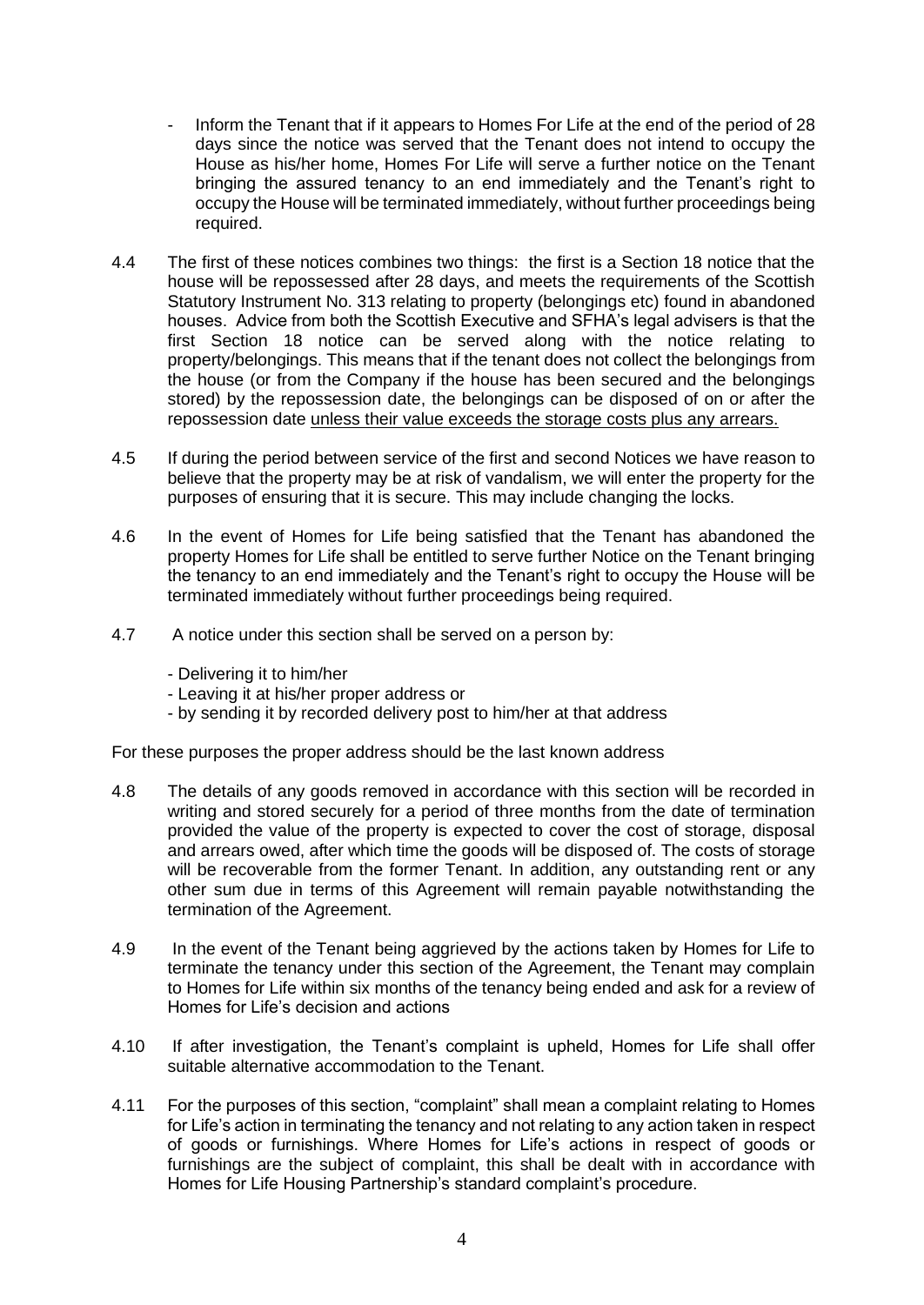## **5.0 ALTERATIONS and IMPROVEMENTS**

- 5.1 Tenants must apply in writing for written permission to :
	- Alter, improve or enlarge the house, fittings or fixtures
	- Add new fittings or fixtures eg kitchen or bathroom installations, central heating, double glazing or any kind of external aerial or satellite dish
	- Erect a garage, vehicle runway, shed, greenhouse, fence, wall, dog run or any other structure
	- Decorate the exterior of the house
	- Lay any other form of flooring other than carpet or linoleum

Homes for Life will not unreasonably refuse permission but may attach conditions regarding the standard of work ( See PERMISSIONS)

- 5.2 If the tenant has made alterations or improvements with our permission, they may be entitled to compensation at the end of your tenancy. The regulations that apply are the Scottish Secure Tenants (Compensation for Improvements) (Scotland) Regulations. We also have the power, even if they do not qualify under these regulations to make a discretionary payment
- 5.3 If a tenant does carry out any alterations or improvements without our permission we are entitled to restore the house to its previous condition during or at the end of the tenancy. If we do so, we are entitled to recharge the tenant for this work

#### **6.0 ASSIGNATION AND SUCCESSION TO TENANCY**

#### **Assignation**

- 6.1 An assignation is when a tenant passes their tenancy (or part of their tenancy) over to another person who then becomes the tenant of the property. This is a continuation of the original tenancy and a new Scottish Secure Tenancy Agreement should not be signed.
- 6.2 All tenants have the right to assign their tenancy in accordance with the Housing (Scotland) Act 2014 but our consent is required. We will not unreasonably withhold consent but there are circumstances when such requests may be refused. **(see Appendix 1).**
- 6.3 In order to qualify for an assignation the, assignee must have resided in the property as his/her principle home for a minimum of twelve months before the request is received and we must have been notified at the time they moved in. Time spent living in the property will not count if we have not been informed in writing.
- 6.4 If a tenant is permanently hospitalised or moves to a nursing home and there is someone living in the property who would qualify for an assignation, we will consider such a request if the tenant is able to put it in writing. If the property is adapted or it will be under-occupied by more than 1 bedroom, we may not consent to the assignation but will offer suitable alternative accommodation.
- 6.5 We must respond to a request giving our decision within 28 days of receiving the original application. If we do not respond within this time then, by law, it will be taken that we have agreed to the request.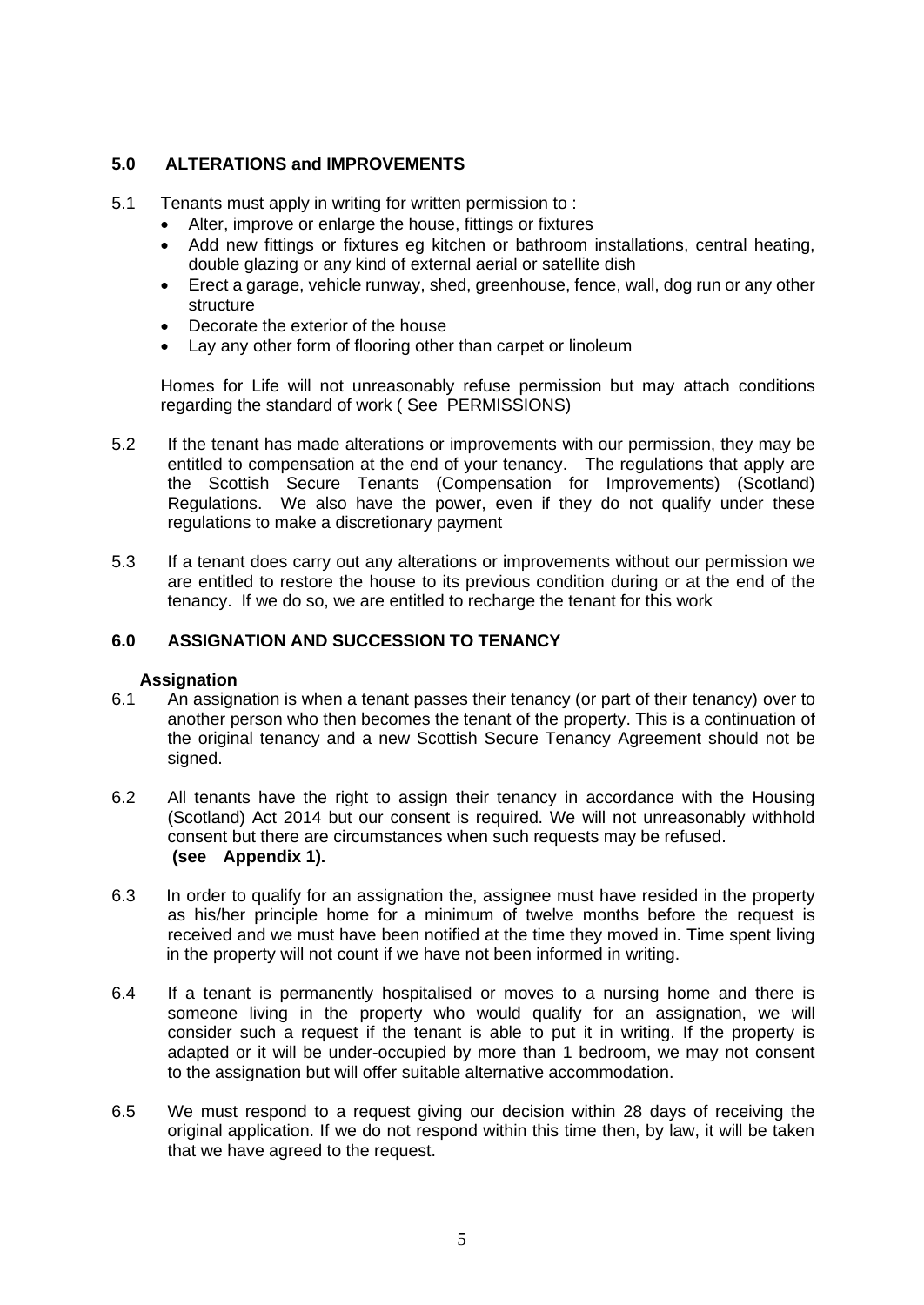## **Succession**

6.6 From 1st November - under new rules, if a tenant dies, partners, other family members or carers will have to have lived in the property for at least 12 months as their only or principal home before being able to succeed to it.

There will still be no qualifying period for the tenant's spouse, civil partner or joint tenant to succeed in future. But in all cases that person must have been living in the house as their only or principal home at the time of the tenant's death.

Where a new residency requirement has been introduced, such as in the examples above, the landlord must have been notified that the person is living in the house, because the qualifying residency dates from the time that the landlord was notified. So, if the person needs to have lived in the house for 12 months, the 12 months will start from the date the landlord was notified, not the date the person moved in.

6.7 Individual's without rights to succession, shall at the discretion of the Board, be offered a Short Assured Tenancy by Homes For Life to enable the person to continue to occupy the house for a period of six months and will be offered assistance to find alternative accommodation.

## **7.0 CARE OF ESTATES AND COMMON AREAS – Estate Inspections**

- **7.1** Homes for Life arrange for the landscape maintenance of common areas on our newbuild developments.
	- 1) Grassed Areas Remove any litter, cut grass including any edging, and remove cuttings, fortnightly during the growing season.
	- 2) Shrubbed Areas Remove any litter and weeds from shrubbed areas, and cut back shrubs out with the growing season
	- 3) Hard Landscape once yearly spot spraying as necessary to any weed growth on paths or at edges of slabbed, tarmacadamed or block paved areas and subsequent removal of sprayed weeds.
- **7.2** Regular inspections of each estate are carried out by the Housing Officer as part of general duties. On top of these inspection, twice a year the Housing Officer will carry out an accompanied estate walkabout to which tenants will be given advance notice and invited to take part in a joint inspection. Timing of visits will be varied to give tenants who wish to contribute to inspection opportunities to do so at times to suit their other commitments.

Each visit will assess the quality and condition of:

- 1) Common landscaped areas, paths, non-adopted roads and parking areas
- 2) Common stairs, landings etc
- 3) Play areas and play equipment
- 4) External parts of buildings
- 5) Tenant's private gardens

These joint inspections will also be used to identify areas that may benefit from the community improvement grant set aside for each development.

Tenants will be notified of any follow up action that has been identified within five working days of the visit. Any items requiring attention will be re-checked at the next visit and this check recorded.

**7.3** Defects due to performance of approved contractors, where still occurring at second or subsequent visits, will be noted in the contractor's records.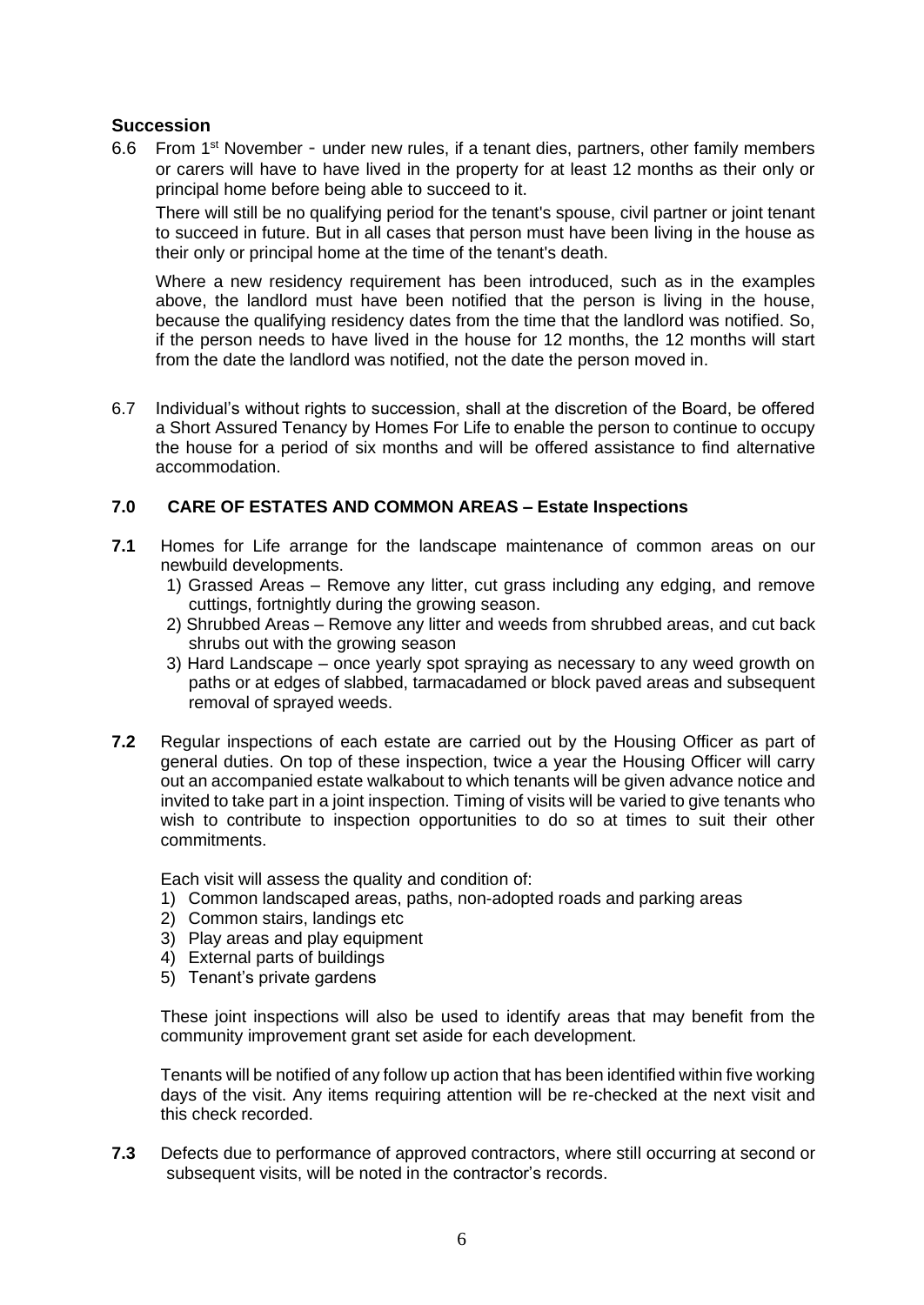- **7.4** Tenants are required in terms of the Tenancy Agreement, to maintain common areas in a tidy condition. Common areas include common stairs and entrances, common access paths, common garden areas, and common rubbish facilities The Company will liaise with other statutory agencies in the enforcement of the condition of tenancy, e.g. Environmental Services.
- **7.5** Where requested by all tenants or where the Company deems it necessary on environmental health grounds, Homes for Life Housing Partnership will carry out cleaning of the Common areas and recharge the cost of this service to the tenants.
- **7.6** The Company undertakes to repair defective internal communal lighting within 24 hours of notification, and external lighting within 3 working days. It will repair door entry phones and **communal** T.V. aerials within 48 hours. Graffiti will be removed within 3 working days of being reported, 24 hours if the content is offensive.
- **7.7** Where tenants have been given permission to install satellite dishes or TV aerials it will be their sole responsibility to install and at the end of their tenancy to remove, making good any damage to Homes for Life property. If Homes for Life require to carry out maintenance or repair to the tenant's property it shall be the tenant's responsibility to remove and re-install any TV aerial or satellite dish, making good any damage.

## **8.0 CONDUCTING A BUSINESS FROM HOME**

- **8.1** A tenant must apply to the Company for written permission to run a business from home. The Company will not withhold permission unreasonably since the importance of landlords enabling tenants to find employment is recognised.
- **8.2** Permission will be granted on the following conditions:
	- It is a legal business
	- The tenant has acquired any necessary statutory permissions, e.g. licence; planning
	- The business will not threaten the structure of the building or the safety of neighbouring tenants/residents; and
	- The business will not cause nuisance or annoyance to neighbours
	- Such use is not contrary to any restrictions in the Title Deed of Conditions for the development

#### **9.0 GARDENS**

- **9.1** During the growing season inspections will be carried out of private gardens to ensure that they are being maintained in a tidy condition, free from weeds, litter, household goods and with grass no longer than 5cm or 2 inches
- **9.2** If gardens are not maintained satisfactorily, enquiries will be made to ascertain whether the tenant has a disability, which prevents them from maintaining the garden. In such cases, action will be taken to assist the tenant receive support in maintaining the gardens.
- **9.3** If the tenant does not need support and continues to fail to maintain the garden area, the Company will advise the tenant that this is a condition of tenancy and require that the garden be maintained.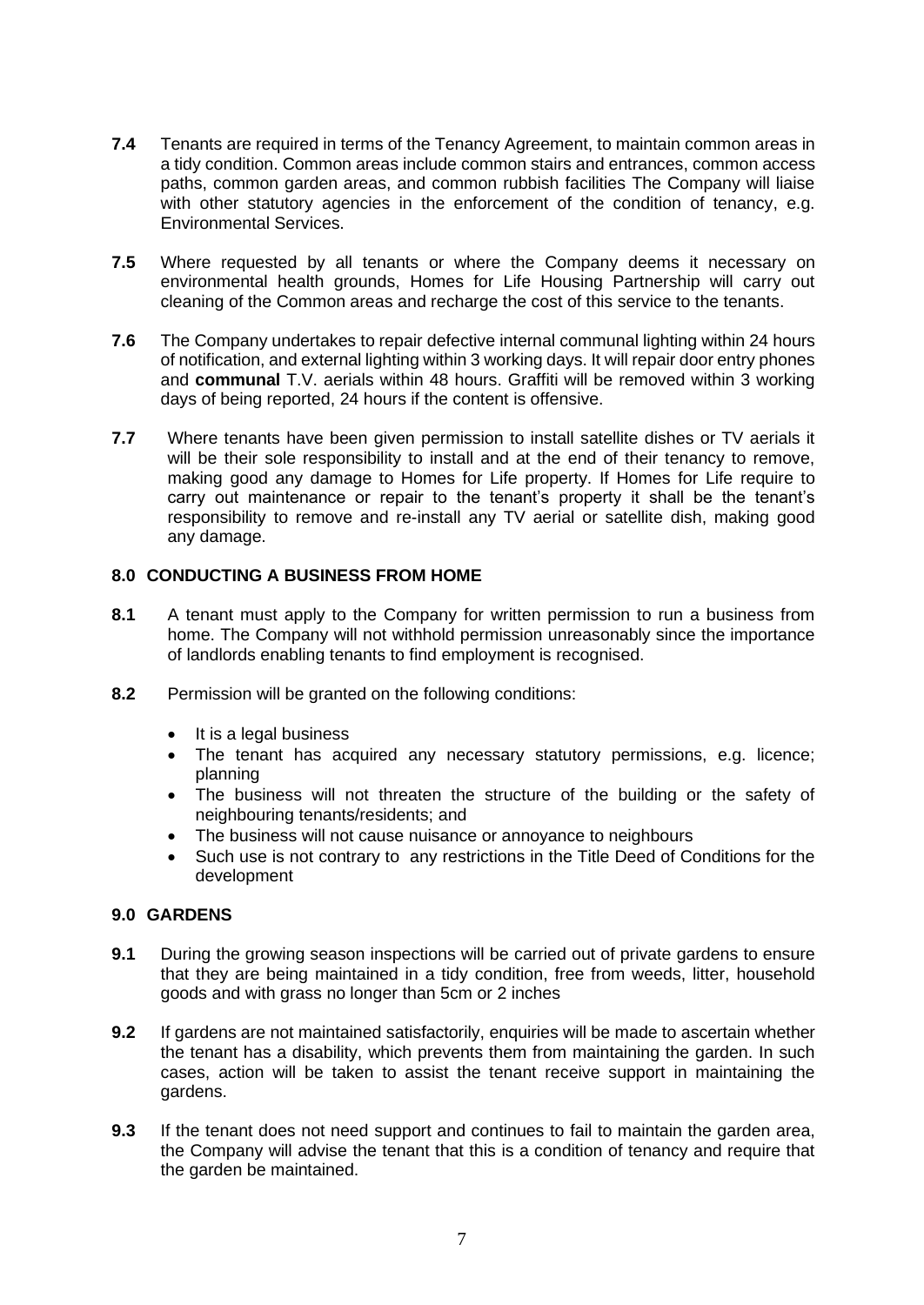- 9.4 If the tenant persists in failing to meet this condition of tenancy, where the Company deems it necessary, the Company may carry out the necessary maintenance and the tenant will be invoiced for the costs incurred.
- 9.5 Any tenant who fails to maintain his/her garden and/or yard in an acceptable and reasonable condition could face referral to Environmental Health or ultimately face legal action

#### **10.0 LODGERS AND SUBLETS**

#### **10.1 Lodgers**

Homes for Life Housing Partnership will grant permission to take in lodgers on the following conditions:

- The tenant applies in writing.
- The arrangement does not result in overcrowding according to our occupation space standards.
- Any rent to be charged to the lodger is considered reasonable by the Company; or
- Permission will not be granted if there is not enough room and if any extra person over and above the tenant and family would cause overcrowding. The tenant remains responsible for any problems, nuisance or damage caused by the lodger. The Company will reserve the right to withdraw permission at any time if there are any problems with the tenancy.

#### **10.2 Sub-let**

Where the tenant intends to be absent from the property for a period of time he/she may request permission to sub-let the property to a third party during their absence. A tenant applying to sublet the property must have lived there as their only or principal home for 12 months. Permission will normally only be given to sub-let a property for up to six months. In considering the request, Homes for Life Housing Partnership will reexamine whether there are currently any serious breaches of tenancy, e.g. serious rent arrears, the suitability of the individual who will be the subject of the sub-let and the rent level to be charged. The tenant will be required to enter into a formal written sublet agreement with the new occupant, the content of which must be agreed with Homes for Life Housing Partnership.

**10.3** During the period of the sub-let, the tenant remains responsible for the tenancy and the rent, including any breaches of tenancy.

#### **11.0 MUTUAL EXCHANGES**

- 11.1 The Company supports the principle of mutual exchanges as a way of meeting tenants rehousing needs. Homes for Life tenants may arrange Mutual Exchanges:
	- With other Homes for Life tenants
	- With other public sector landlords in the United Kingdom
	- Through the online HomeSwapper scheme for exchanges across the country
- 11.2 We will not unreasonably withhold consent to exchange however there are circumstances when we may refuse (see Appendix 1).
- 11.3 No minimum period of tenancy applies before an exchange may be considered.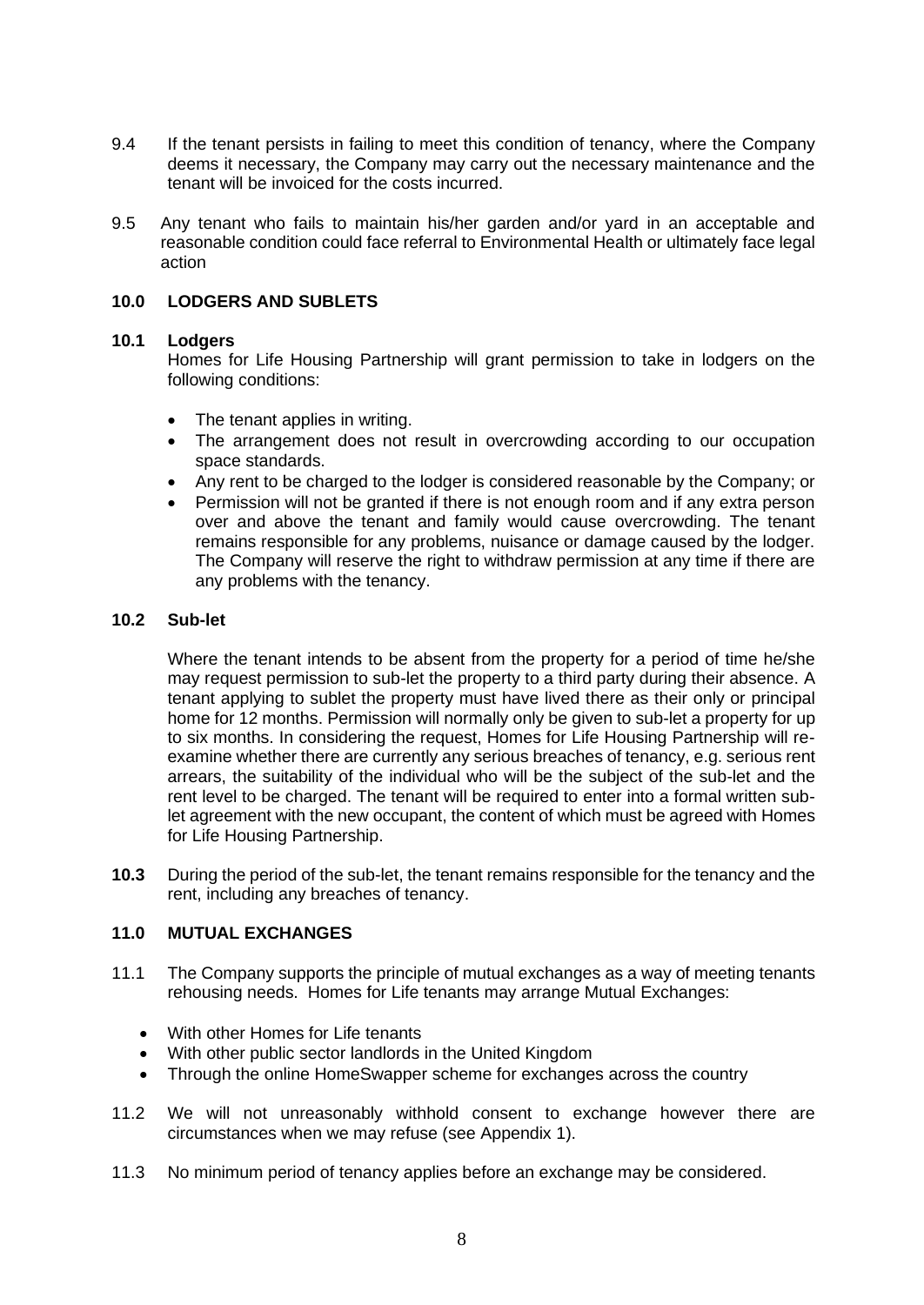- 11.4 Exchanges are intended to satisfy long term housing need and may not be allowed where the exchange improves an applicant's situation but still leaves them in housing need.
- 11.5 Exchanges will be allowed where they will result in under-occupation of the property by no more than one bedroom.
- 11.6 We must respond to a request to exchange with our decision within 28 days of receiving the application. If we do not respond within this timescale it will, by law, be taken that we have agreed to the request. We may respond with a decision., which is subjects to conditions, including achievable timescales for exchanges to ensure all necessary administration and safety checks can be completed

#### **12.0 PARKING OF VEHICLES**

- 12.1 Parking Cars, motorcycles and other vehicles is restricted to the relevant spaces provided. These spaces may be designated to individual flat or houses, otherwise parking will be shared by all tenants and unless otherwise stated is restricted to one vehicle per household. No vehicle, caravan or trailer belonging to you or anyone living with you or anyone visiting you may be parked on our land which may cause annoyance or disturbance to neighbours
- 12.2 Regular estate inspections will monitor compliance with this condition of tenancy and appropriate action will be taken where vehicles are parked improperly on land in the Company's ownership.
- 12.3 Where untaxed vehicles are abandoned in streets or parking areas in the Company's ownership the owner will be asked to remove the vehicle. Where the owner fails to do this or the owner is unknown, the Company will ask the local authority to enforce their powers to have the vehicle removed**.**

#### **13.0 PAYMENTS TO TENANTS**

- 13.1 There are certain circumstances under which Homes for Life may make payments to tenants, including decoration, disturbance, home loss allowances, one of ex gratia payments where appropriate, reimbursement of excess rent paid , or compensation for improvements.
- 13.2 **Decoration Allowance** : Homes for Life will provide decoration allowance where these payments are required as a result of disturbance to decorations during planned works; and where the payment of allowances would assist in the process of the prompt reletting of casual vacancies. The level of payment of decoration allowances will be reported for the Board's consideration separately for each programmed work contract, and will take into account all of the relevant circumstances relating to each contract. Proposed decoration allowances to assist the process of reletting of casual vacancies will be reported annually to the Board for consideration.
- 13.2 In line with those provided by other local landlords these currently are:

| Livingroom      | £75  |
|-----------------|------|
| Kitchen         | £65  |
| <b>Bathroom</b> | £65  |
| Bedroom         | £60  |
| Hall            | £60  |
| Stair & hall    | £130 |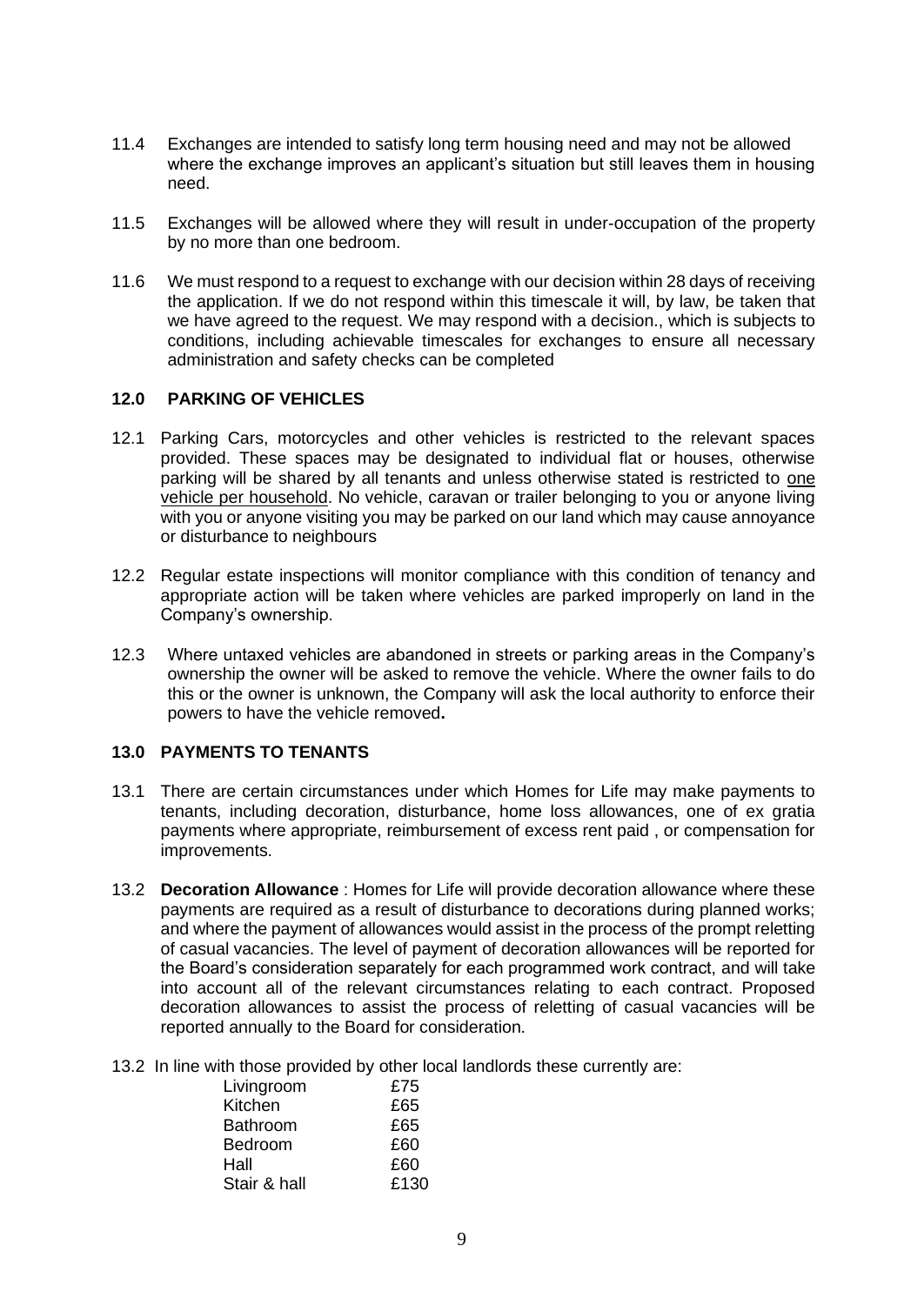#### 13.3 **Compensation for Improvements**

Where a Tenant has made alterations or improvements **with** the Company's permission they may be entitled to compensation at the end of the tenancy. [this is covered in detail in our Policy on Compensation for Improvements]

#### **14.0 PERMISSIONS**

14.1 Where a tenant is required to obtain permission from Homes for Life they must do so in writing and Homes for life must respond in writing within one month of receipt of the written application. If the Company does not respond within one month, it is taken to have agreed to the request. If the Company refuses permission the tenant has the right to appeal to the sheriff within 21 days of the written reply. (see also 5.0)

## **15.0 PETS AND LIVESTOCK**

- 15.1 Tenants will normally be allowed to keep pets, providing the tenant keeps the pet in a way that does not cause nuisance to neighbours. Domestic pet means, dog, cat, caged bird, fish, rodent, (such as hamster, gerbil or mouse), rabbit, small non poisonous reptile (such as terrapin or tortoise). This does not include any other animal. Tenants will be expected in all circumstances to be responsible for any damage or nuisance caused by their or visitors pet(s).
- 15.2 Tenants will be required to seek the Company's permission to keep the above pets, which will be granted on conditions concerning the control of the pet. Permission can be withdrawn if the tenant fails to meet these conditions. Tenant's should note the following responsibilities and obligations in terms of their Agreement:
	- Tenants are responsible for the behaviour of any pets owned by them or anyone living with them or visiting them
	- Tenants must take all reasonable steps to supervise and keep such pets under control,
	- Tenants must take all reasonable steps to prevent such pets causing nuisance, annoyance or danger to neighbours. This includes fouling or noise or smell from their domestic pet.
	- Tenants must take reasonable care to see that such pets do not foul or cause damage to the house, their neighbour's property, anything belonging to the Company or the common parts,
	- The Company are entitled to require removal of the pet if causing nuisance or damage.
- 15.3 Tenants requesting permission to keep a dog will be allowed to do so, on the following conditions:
	- The dog must be kept under control at all times and must be exercised on a leash;
	- The dog must not be allowed to foul in or close to the house if the tenancy is in a communally landscaped or open plan scheme;
	- The tenant is responsible for cleaning up dog faeces immediately
	- The dog should not be allowed to cause nuisance to other tenants;
	- The type of dog and its care and control must comply with the Dangerous Dogs Act 1991
- **15.4** The Company will not allow the keeping of: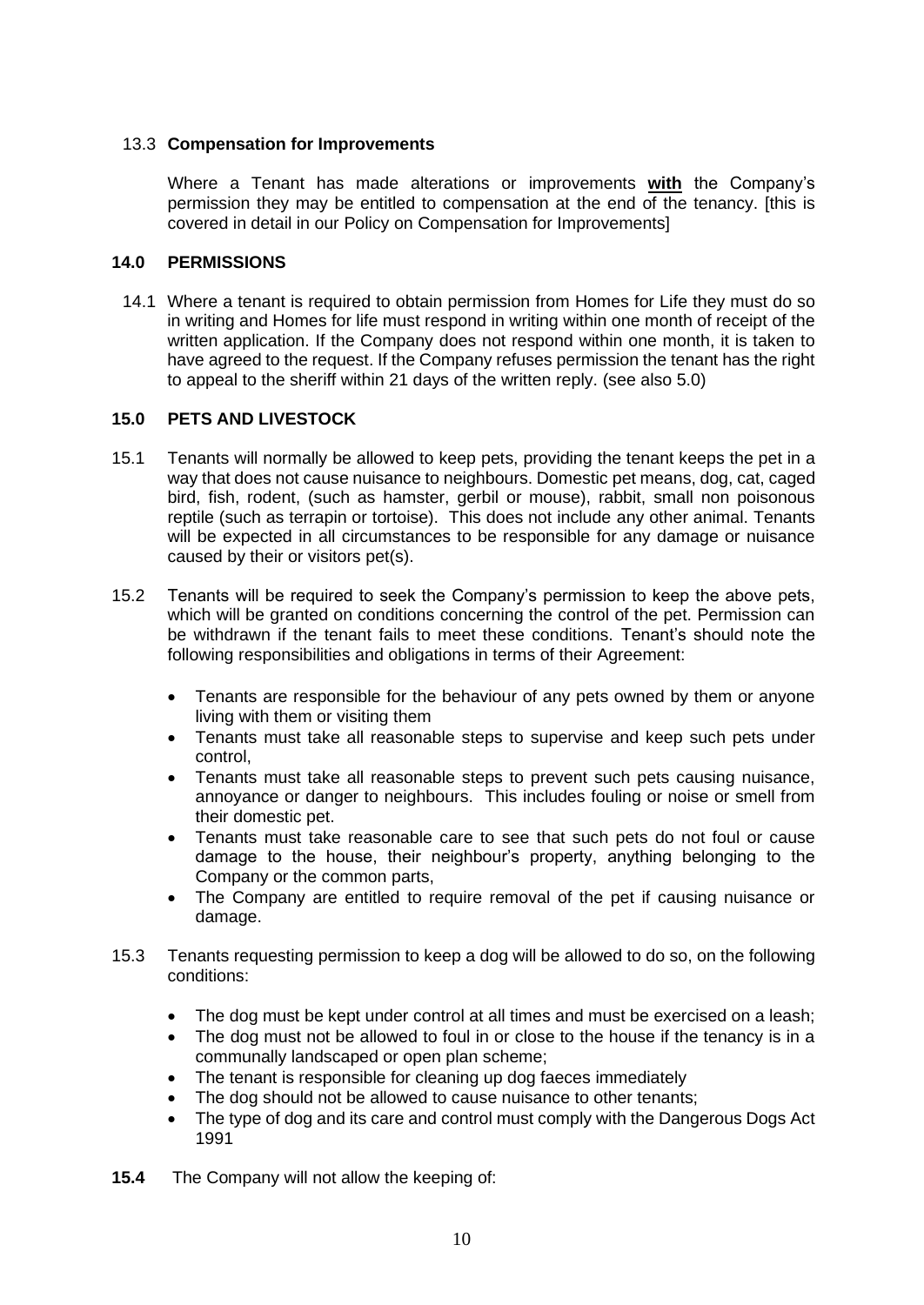- pigeons or aviaries of birds within the confines of a tenancy (including the garden area).
- Bees or apiaries (bee hives)

# **16.0 POST ALLOCATION VISITS**

- 16.1 We aim to carry out a settling in visit to all our new tenants within 8 weeks of the start of their tenancy. The purpose of this visit is to:
	- Ensure that new tenants fully understand their rights and responsibilities, and our rights and responsibilities as a landlord
	- Ensure any claims for Housing Benefit have been submitted
	- Ensure utility accounts have been set up
	- Address any concerns that the tenant may have with neighbours or their neighbourhood
	- Prevent rent arrears
	- Encourage tenant participation
	- Provide general housing advice

# **17.0 SHORT SCOTTISH SECURE TENANCIES (SSST)**

17.1 Our policy is to provide tenants with a Scottish Secure Tenancy but we recognise that in some special circumstances there will be a requirement for a SSST. The SSST will be for a minimum of 12 months with provision for a further six month extension if antisocial behaviour issues persist

We may use an SSST in the following circumstances:

- convert an existing tenant's Scottish secure tenancy (SST) to a Short SST or grant a Short SST to new tenants in cases where there is evidence that the tenant, a member of their household or a visitor has been involved in antisocial behaviour in or near their home within the last three years or pursued a course of conduct amounting to harassment of such other person,
- Temporary lets to persons moving into the area to take up employment to enable them to seek accommodation
- Temporary lets pending development affecting a property
- Temporary lets to homeless persons
- Temporary lets to persons requiring or receiving housing support services as defined in section 91(8) of the Housing(Scotland) Act 2001
- Lets in houses leased by us from another body where the terms of the lease preclude us from subletting under an SST.

## **17.2 Examples of Anti-social behaviour that may result in an SSST**

Some examples of the type of behaviour that we may consider antisocial could include the following:

Where a tenant, or someone living with or visiting them:

- Acts in a threatening abusive or intimidating manner;
- Vandalises or damages another person's property;
- Drinks or uses drugs which leads to rowdiness or causes trouble to neighbours;
- Carries or uses offensive weapons;
- Causes regular and serious noise nuisance;
- Housebreaking;
- Grows or deals in drugs;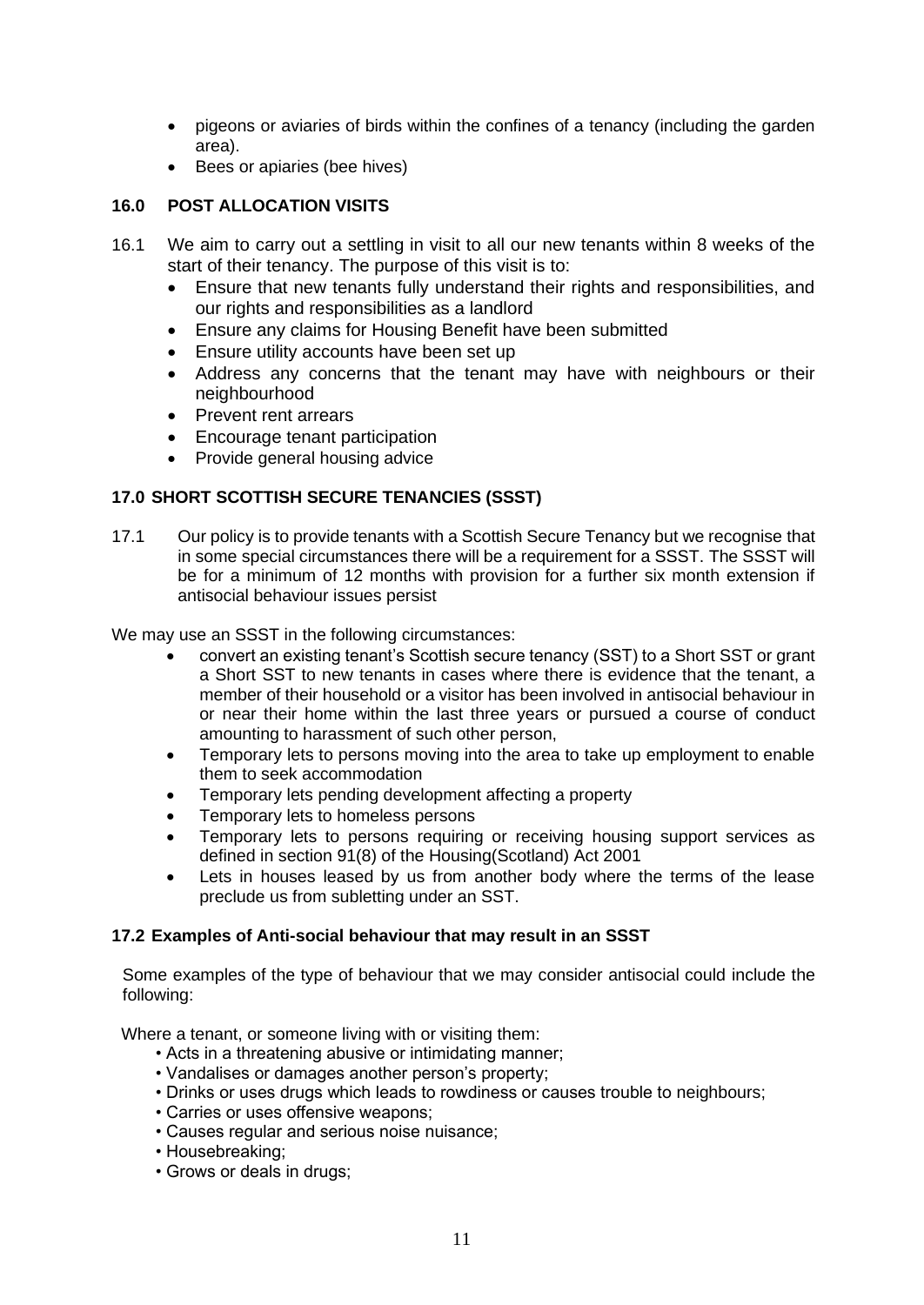- Harassment;
- Persistent or recurring low level breaches of tenancy.

#### **This list is not exhaustive list and is for example only**

#### **18.0TENANCY TERMINATIONS**

- 18.1 All tenancy terminations must be confirmed in writing and will normally be subject to one month's notice in accordance with the terms of the Tenancy Agreement.
- 18.2 If the tenancy is being terminated due to the death of the tenant, two weeks rent free will be allowed for the family to clear the house. This may be extended to a maximum of four weeks with the approval of the Business Manager.
- 18.3 If a tenant is permanently hospitalised or moves to a nursing home, and they cannot sign a termination form, then the tenancy can only be terminated by someone with the legal power to do so e.g. a Power of Attorney. If the tenancy is terminated in this way and there is someone living in the property who has been a joint tenant; a partner (of the same or opposite sex), a member of the tenant's family over 16 yrs of age or a carer who has been living in the home as their only or main home for at least 12 months before the tenant was hospitalised, we may offer the tenancy to that person, provided this complies with our allocations policy. If the property is adapted or will be under occupied by more than 1 bedroom, where possible, we will offer suitable alternative accommodation.
- 18.4 At the termination of tenancy the tenant will be required to leave a clear rent account and the property in an acceptable condition in accordance with the terms of the SST.
- 18.5 A pre termination inspection will take place to assess what work is required and to provide advice on clearing out the house, rechargeable repairs and compensation for improvements

#### **19.0 EXCEPTIONS TO TENANCY MANAGEMENT POLICY**

19.1 Where title conditions dictate variations to this policy, tenants will have these variations fully explained and these conditions will take precedence over the Company's Policy.

#### **20.0 INFORMATION ABOUT THE POLICY**

**20**.1 Information about this policy will be available for all tenants through the Tenant's Handbook and on the Company's website. The full policy will be made available on request at no charge to tenants and at a minimal charge to all other people or organisations.

#### **21.0 POLICY MONITORING AND REVIEW**

**21.1** The operation of this Policy will be reviewed annually by the Business Manager. A review of this Policy will be carried out every five years.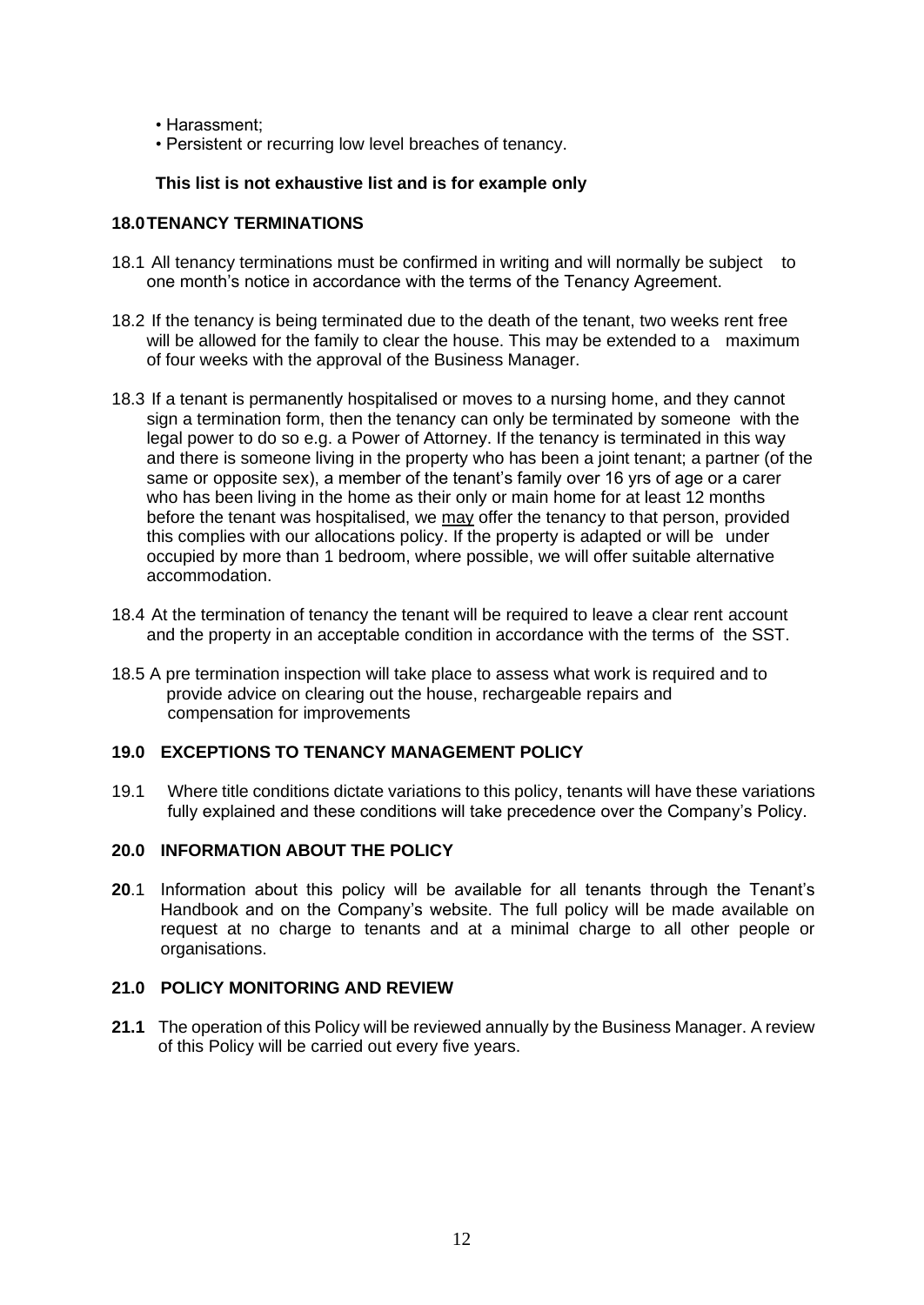# **APPENDIX 1**

We may refuse to consent to a request for an assignation, lodger, mutual exchange, sublet or joint tenancy providing we have reasonable grounds for doing so. Below are particular grounds for refusal but this does not take away our general right to refuse. Tenants aggrieved by a decision have access to an appeals procedure.

## **Assignation, subletting joint tenancy or lodgers**

- We have served a Notice of Proceedings on the tenant warning that we may seek eviction on certain grounds because of the tenant's conduct
- We have obtained an order for eviction
- In the case of subletting and lodgers, the rent or deposit proposed is unreasonable
- The proposed change would lead to the criminal offence of overcrowding
- We intend to carry out work on the house (or building of which the house forms part) which would affect the part of the house connected with the proposed change.
- The proposed assignee or joint tenant has not lived in the property as their only or principle home for at least 12 months
- We have not been notified that a potential assignee or joint tenant has moved in

## **Mutual Exchanges**

- We have served a Notice of Proceedings on the tenant warning that we may seek eviction on certain grounds because of the tenant's conduct
- We have obtained an order for eviction
- The house was let to the tenant because of his/her employment with us.
- The house was designed or adapted for persons with special needs and if the exchange was allowed, there would be no person living in the house who required those designs or adaptations
- The house is substantially larger for the tenant and his/her family needs or is not suitable for the needs of the tenant and his/her family
- The proposed change would lead to the criminal offence of overcrowding

## **Other Reasonable Grounds for refusal:**

General

- If there are rent arrears of more than 1 month or there are outstanding recharges.
- If the proposed tenant, sub tenant or lodger fails to meet the requirements set out in the Company's allocation policy in terms of eligibility for housing (in practice this means that they would be able to complete the Company's Registration process and would not be placed 'on hold' if they were to register for any reason)
- We have information (from official sources) regarding the person/s who will become the tenant, sub-tenant or lodger that, were it in respect of a direct application for housing, would be sufficient to enable us to place that applicant 'on hold' on our housing register

#### Mutual Exchanges

- The house and garden of the incoming applicant is in an unsatisfactory condition or they have broken other tenancy conditions.
- Our tenant has altered the property without permission and needs to bring the property up to an acceptable standard.
- The exchange will result in under-occupation of more than one bedroom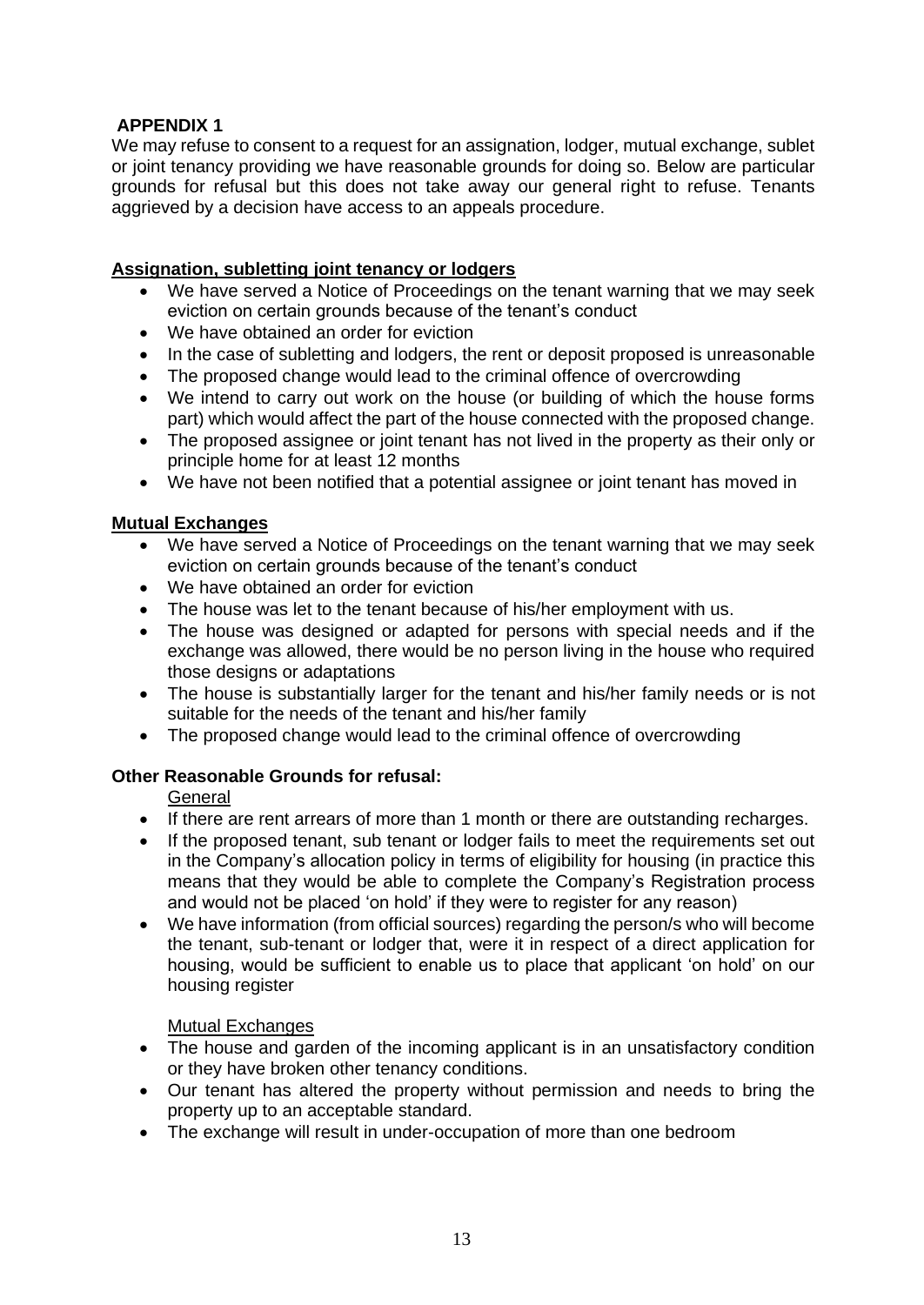- The Company's property is for designated special needs and the proposed incoming tenant does not meet the allocation criteria or require the facilities provided (e.g. wheelchair or amenity housing)
- An unsatisfactory report is received from the landlord of the incoming tenant.
- Either party has a medical condition and the proposed exchange property is unsuitable.

**The above list is not exhaustive and the Company is permitted to refuse consent if it has other reasonable grounds for doing so.**